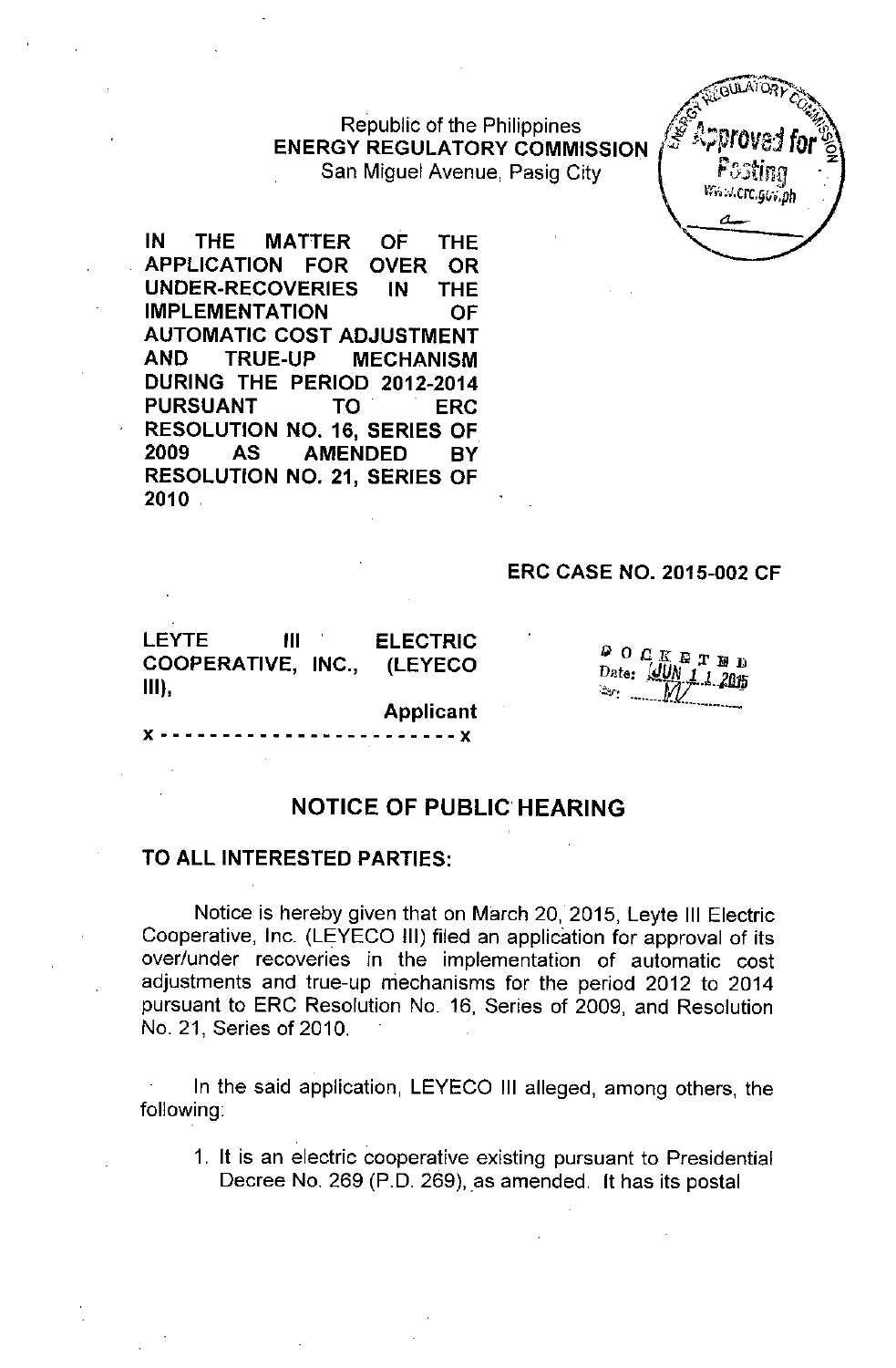address at Tunga, Leyte. It may be served with the processes of the Commission through its General Manager, Allan L. Laniba whose authority is pursuant to Board Resolution No. 2015-02-29 attached to the application as Annex "A" and made an integral part thereof;

- 2. It holds an exclusive franchise issued by the National Electrification Commission (NEC) to operate an electric light and power distribution service in the North-Eastern part of Leyte in the Municipalities of Carigara, Capoocan, Tunga, Barugo, San Miguel, Jaro, Alangalang, Sta Fe and Pastrana;
- 3. It applied the formulae provided under Resolution No. 16, Series of 2009, as amended by Resolution No. 21, Series of 2010, and has determined that the over recoveries and under recoveries incurred in its implementation of the foregoing automatic cost adjustments and true-up mechanisms for the period January 2012 to December 2014;
- 4. In support of the computations made, it is submitting the foliowing data and documents, labeled together and made an integral part of the application as Annex "A", to wit:
	- a) Summary of the results of individual calculations of over or under recoveries made on the subject pass through charges;
	- b) Supplier and Transmission Data Sheet;
	- c) Statistical Data Sheet;
	- d) Implemented Rates Data Sheet;
	- e) Power Bills of Power Suppliers;
	- f) Official Receipts *(OR.)* issued by Power Suppliers;
	- g) Breakdown of Payment with *OR.;*
	- h) Debit/Credit Memo of Power Suppliers;
	- i) National Grid Corporation of the Philippines (NGCP) Invoices;
	- j) O. R. issued by the NGCP;
	- k) Breakdown of Payments with O.R.
	- I) Debit/Credit Memo issued by NGCP
	- m)MFSR (Sections B and E); and
	- n) DU-M01 and DU-M02; and

 $\hat{f}$ •

*.j* ! i

 $\mathcal{I}$ 

0) Consumer Bills of Lifeliners (per level) and Non-Lifeliners per customer class .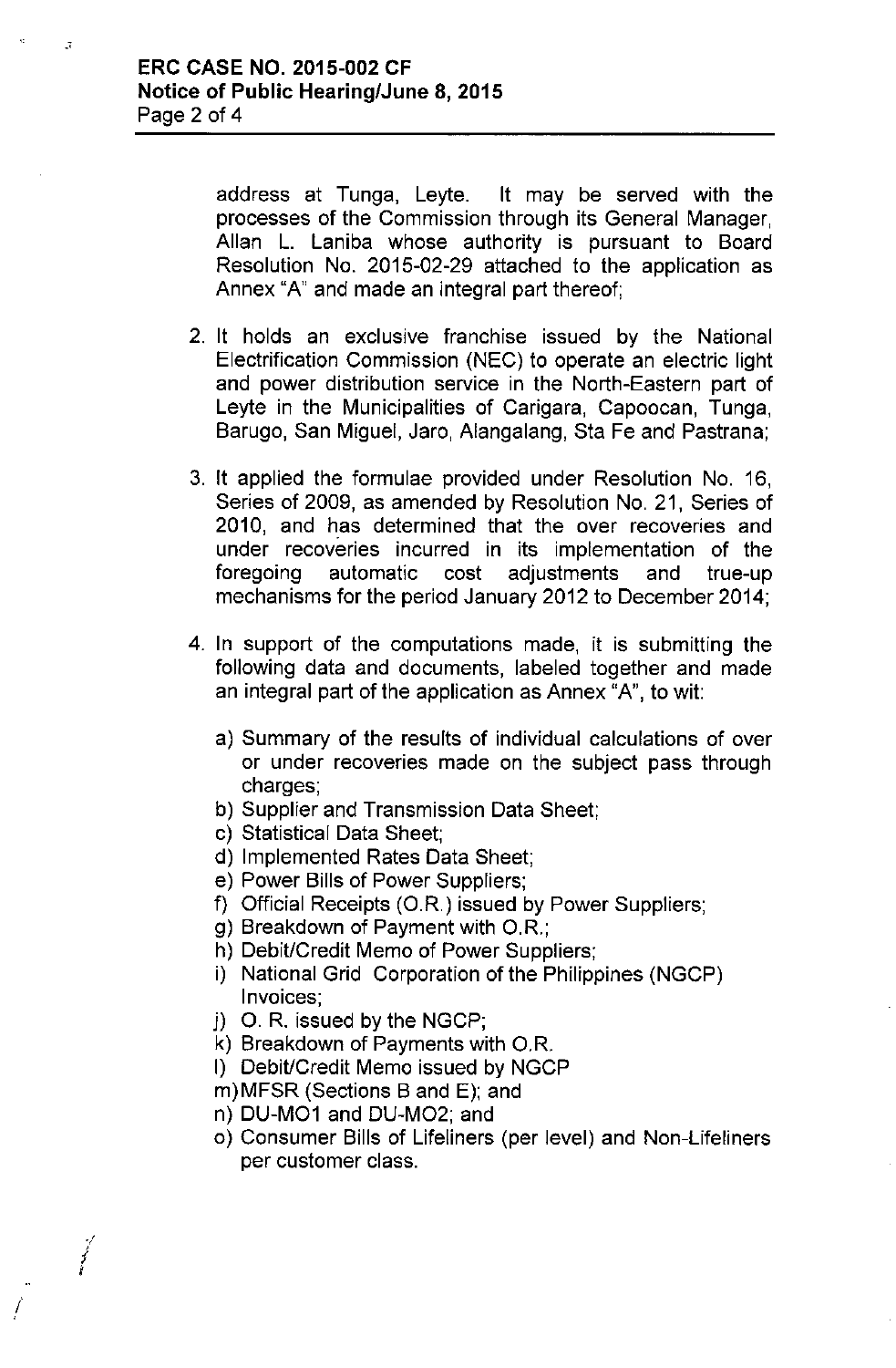5. The results of its calculations are presented hereunder, as follows:

|                |                         |                   |                          | <b>Difference</b> |
|----------------|-------------------------|-------------------|--------------------------|-------------------|
|                |                         | Pass Through      | Actual                   | (Over)/Under      |
|                |                         | Cost (PhP)        | <b>Collections (PhP)</b> | (PhP)             |
|                | Generation Rate (GR)    | 387, 181, 565. 76 | 369,525,504.09           | 17,656,061.68     |
| $\overline{2}$ | Transmission Rate (TR)  | 89,361,313.61     | 91,658,971.43            | (2, 297, 657.82)  |
|                | <b>System Loss Rate</b> |                   |                          |                   |
| 3              | (SLR)                   | 53,759,835.06     | 63,413,237,47            | (9,653,402.41)    |
| 4              | Lifeline Subsidy        | 2,308,832.90      | 2,481,216.31             | 172,383.41        |
| 5              | Senior Citizen Subsidy  | 156,664.76        | 172,537.67               | 15.872.91         |
|                | <b>TOTAL</b>            | 532,768,212.09    | 527,251,466.97           | 5,893,257.77      |

6. It prays that the calculations of over/under recoveries presented in the instant application be confirmed and approved, and that it be allowed to collect said under recoveries from its customers.

The Commission has set the application for jurisdictional hearing, expository presentation, pre-trial conference and evidentiary hearing on July 23, 2015 (Thursday) at ten o'clock in the morning (10:00 A.M.) at the ERC Hearing Room, 15'h Floor, Pacific Center Building, San Miguel Avenue, Pasig City.

All persons who have an interest in the subject matter of the proceeding may become a party by filing, at least five (5) days prior to the initial hearing and subject to the requirements in the ERC's Rules of Practice and Procedure, a verified petition with the Commission giving the docket number and title of the proceeding and stating: (1) the petitioner's name and address; (2) the nature of petitioner's interest in the subject matter of the proceeding, and the way and manner in which such interest is affected by the issues involved in the proceeding; and (3) a statement of the relief desired.

All other persons who may want their views known to the Commission with respect to the subject matter of the proceeding may file their opposition to the application or comment thereon at any stage of the proceeding before the applicant concludes the presentation of its evidence. No particular form of opposition or comment is required, but the document, letter or writing should contain the name and address of such person and a concise statement of the opposition or comment and the grounds relied upon.